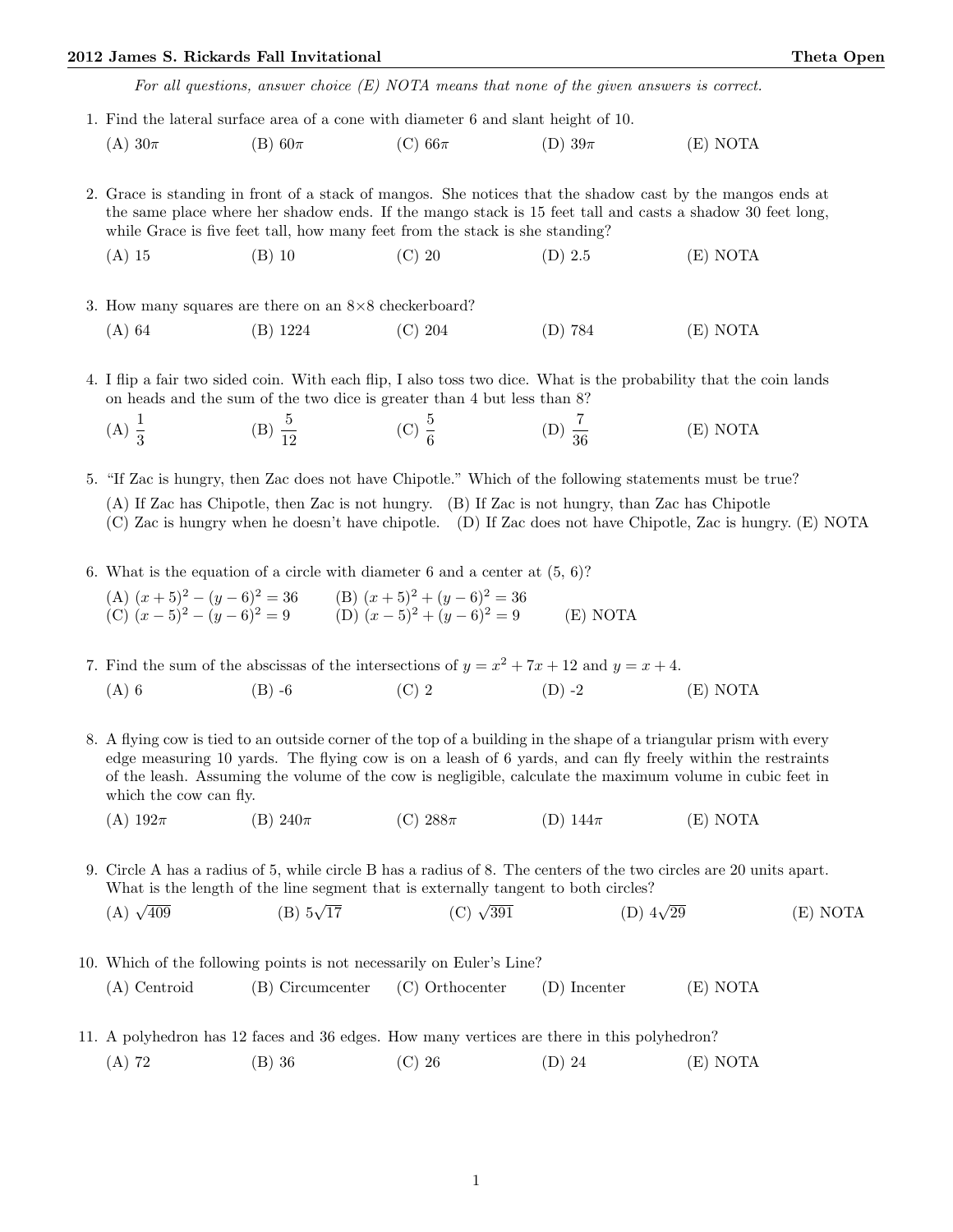12. Simplify the following fraction:



13. What is the length of the longest rod that can fit in a rectangular prism with dimensions 12, 5, and 13? (A) 13 (B)  $13\sqrt{2}$  $\overline{2}$  (C) 12 (D)  $\sqrt{ }$  $(D)$   $\sqrt{26}$   $(E)$  NOTA

14. Mihir draws two circles of radius 6, such that the center of one circle is situated on the circumference of the other. Find the area of the intersection between the two circles. √ √ √

- (A)  $12\pi 9$ 3 (B)  $18\pi +$ (C)  $24\pi - 18\sqrt{3}$ 3 (D)  $24\pi - 9$ 3 (E) NOTA
- 15. How many distinct ways can the letters of the word "NUBERRI" be arranged? (A) 5040 (B) 8200 (C) 1080 (D) 2520 (E) NOTA
- 16. Divya carves the largest possible sphere out of a cube with side length 12 inches. He plans to paint the carved sphere with blue glitter paint. If each tube of glitter paint covers 10  $\pi$  square inches, how many tubes of paint will he need?

(A) 288 (B) 216 (C) 28 (D) 29 (E) NOTA

17. What is the value of  $\sqrt{6 + \sqrt{6 + \sqrt{6 + \sqrt{6 + \sqrt{6 + \dots}}}}}$ √

- (A) 3 (B) 2 (C)  $\frac{1+i}{2}$ 23  $\frac{i\sqrt{23}}{2}$  (D)  $\frac{1-i}{2}$ √ 23 2 (E) NOTA
- 18. An ant is at the top of a perfectly cylindrical can of soda with a radius of  $\frac{6}{\pi}$  and height 10. The ant begins to crawl to the bottom of the can and will circle the can twice. The ant ends up on the bottom of the can exactly below the point where he began. What is the distance traveled by the ant?
	- (A) 26 (B) 13 (C) 42 (D) 55 (E) NOTA
- 19. Aaron drops a ball from a height of 12 feet above the ground. The ball bounces back vertically to  $\frac{2}{3}$  of its original height before dropping back to the ground. If this behavior continues infinitely, what is the total vertical distance traveled by the ball?
	- (A) 30 (B) 36 (C) 72 (D) 60 (E) NOTA

20. Find the value of the infinite series  $\frac{3}{5} + \frac{6}{25}$  $\frac{6}{25} + \frac{9}{12}$  $\frac{9}{125} + \frac{12}{625}$  $\frac{12}{625} + ...$ (A)  $\frac{5}{16}$ (B)  $\frac{6}{5}$ (C)  $\frac{15}{16}$ (D)  $\frac{9}{10}$ (E) NOTA